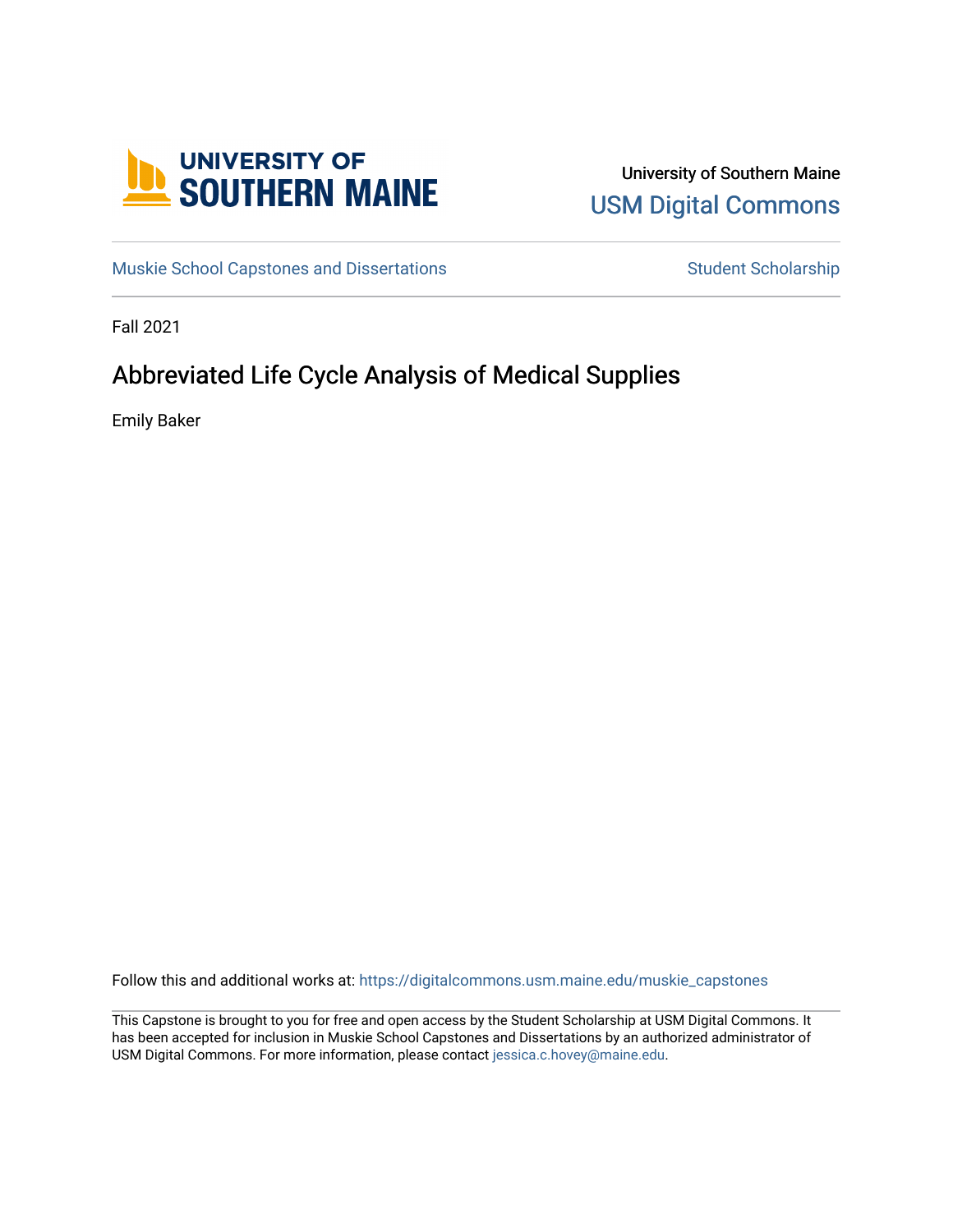Abbreviated Life Cycle Analysis of Medical Supplies Emily Baker, MPH Candidate Fall 2021



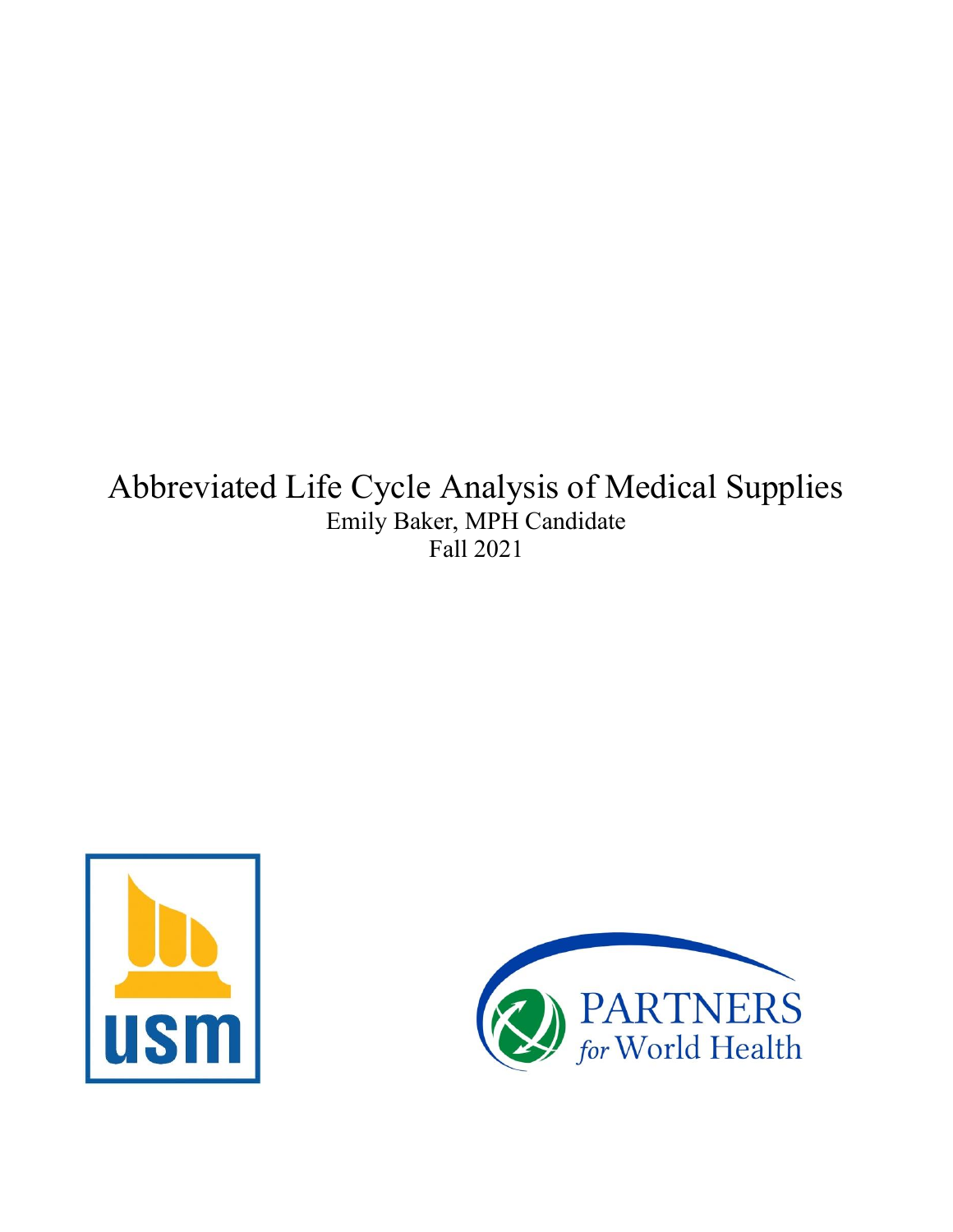#### **Background**

In 2015, 24 plastic production facilities in the United States produced 17.5 million metric tons of  $CO<sub>2</sub>$ equivalent (CO<sub>2</sub>e-), which is the same as what 3.8 million cars produced that year (Hamilton 2019). The incineration (controlled burning) of this plastic in 2015 emitted approximately 5.9 million metric tons of  $CO<sub>2</sub>$  equivalent ( $CO<sub>2</sub>e$ -) (Hamilton 2019).  $CO<sub>2</sub>e$ - is a measure for comparing greenhouse gases to carbon dioxide, by multiplying the amount produced by their global warming potential (Brander 2012). Greenhouse gases trap heat in the atmosphere and warm the planet over time, some are naturally occurring, and some are synthetic. The naturally occurring gases are carbon dioxide, methane, nitrous oxide, and water vapor, and fluorinated gases are synthetic (Denchak 2019). The global warming created can have many disastrous effects on human health.

Healthcare waste contributes to 10% of greenhouse gas production in the United States (Hsu, et al. 2020). In the medical field, billions of pounds of medical supplies are discarded yearly. Although some of these items are used and cannot be used again, many are unused or even expired. Many of these items are made up of mostly plastic.

A life cycle analysis is an evaluation method defined by the U.S. Environmental Protection Agency (EPA) as "a method used to evaluate the environmental impact of a product through its life cycle encompassing extraction and processing of the raw materials, manufacturing, distribution, use, recycling, and final disposal" (Hill 2013). This method can be used to calculate and compare emissions saved or produced throughout the entire life of the product, in addition to other impacts such as energy consumption, land use, or cost.

#### **Community Partner**

Partners for World Health (PWH) is a non-profit organization in Portland, ME. Started in 2009 by the president Elizabeth McLellan, PWH and its hundreds of volunteers work to collect medical equipment and supplies from local hospitals, nursing homes, individuals, and other organizations. Supplies could be no longer used, opened but not used, not opened or used, or expired. Expired for some hospitals could be up two or three years past the actual date. These supplies would normally be collected and sent off to landfills. Instead PWH collects them and then works to organize, sterilize, and repackage items to ship them off to partner hospitals in developing countries. Large shipping containers are packed by hand with specific items the hospital may be looking for, and then any other items that will fit. This diverts the supplies from going to our landfills and creating more greenhouse gases, while also reducing the amount of new supplies that need to be produced. If PWH did not do what it does, many of those supplies would be produced twice, once for the United States and again for our partner hospitals. Instead, PWH can divert the supplies from landfills and incinerators, and consequently reduce  $CO<sub>2</sub>e$ - emissions. This reduces the U.S. overall carbon footprint, and ultimately keeps a cycle of production from occurring.

Figure 1 below shows the pounds of supplies collected per year by Partners for World Health over the duration of time the organization has existed. In total at least 2,085,000 pounds of supplies have been collected and accounted for over 13 years. There was a decrease in 2020 which can be explained by the COVID-19 pandemic, but that number has already greatly increased in 2021.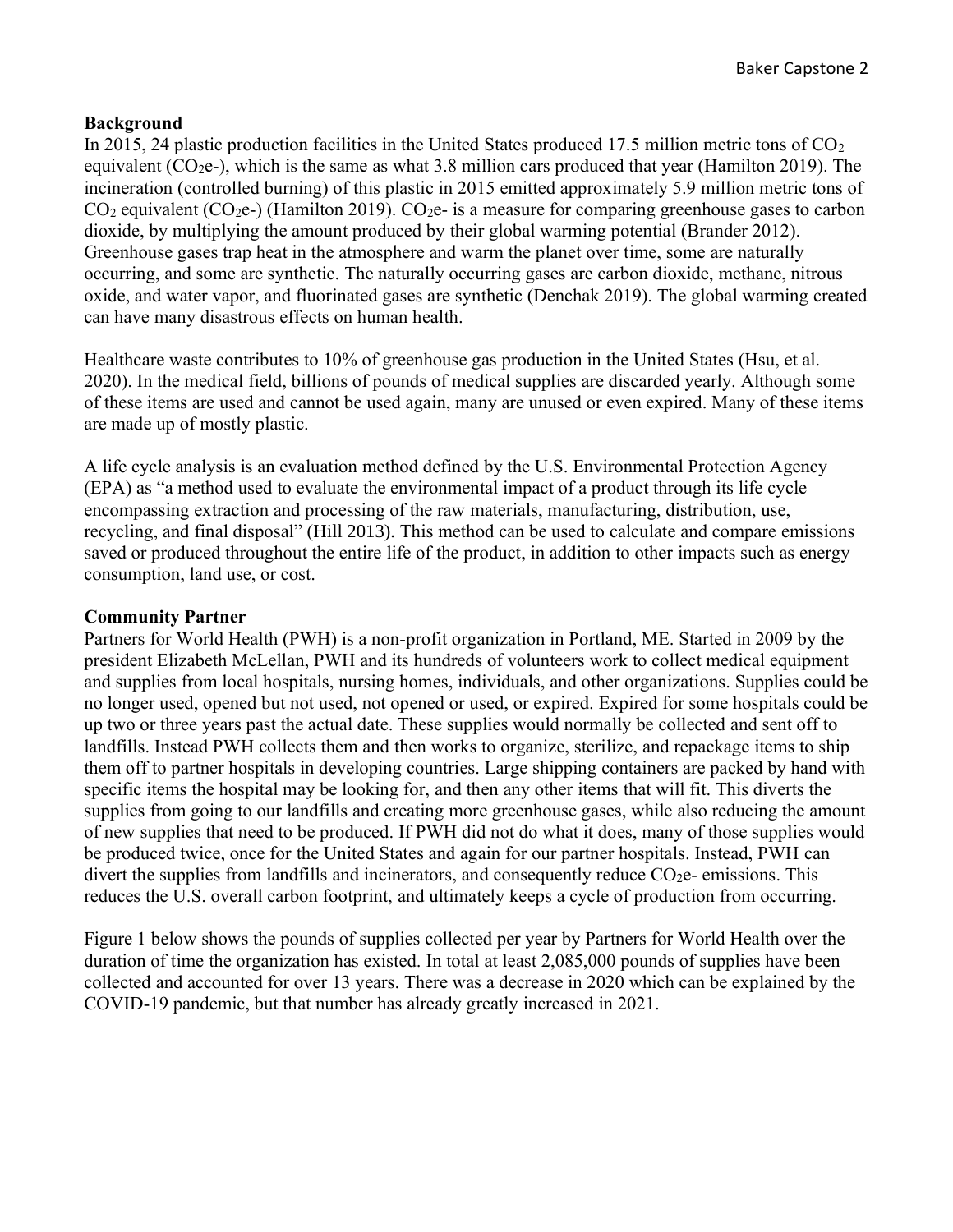

Figure 1. Pounds of Medical Supplies Collected Per Year by Partners for World Health.

## **Purpose**

The purpose of this capstone is to evaluate the life cycle of plastic in medical supplies for the healthcare system that has been diverted by Partners for World Health (PWH). There have been years of research on the lifecycle of plastic and other products, but not medical supplies specifically. Researchers have looked at how to reduce the waste of supplies in specific areas of hospitals, but this capstone is the first study to my knowledge that estimates the total plastic in medical supplies diverted by a specific organization. For this project, plastic in medical supplies will be analyzed, while other materials will be left for future review. With this information, I will be able to provide the community partner, PWH, with statements they can use to promote their environmental and health impact.

By analyzing the weight of supplies collected, and the amount of plastic collected, I will be able to calculate emissions diverted from producing and incinerating the plastic, and find out the environmental and health impacts that PWH is making.

Figure 2 shows the conceptual model of the life cycle analysis of the medical supply chain and the emissions. There are two options for these supplies: 1. the normal life cycle where supplies are sent to a landfill or incineration facility; or 2. recycling of the medical supplies by PWH. There are emissions during production and shipment of supplies, and in option #1, there are emissions during movement to landfills or incineration facilities as well as the actual emissions produced at these facilities. Option #2 includes the recycling of the supplies where emissions are only produced during the shipping of supplies to other countries. What it doesn't show is how other countries discard their supplies after use, but the true savings of emissions comes from not producing the supplies twice at the manufacturing facility. The scope of the project will include certain steps of the model in Figure 2. See the dotted-lined boxes in Figure 2 for the scope of the project.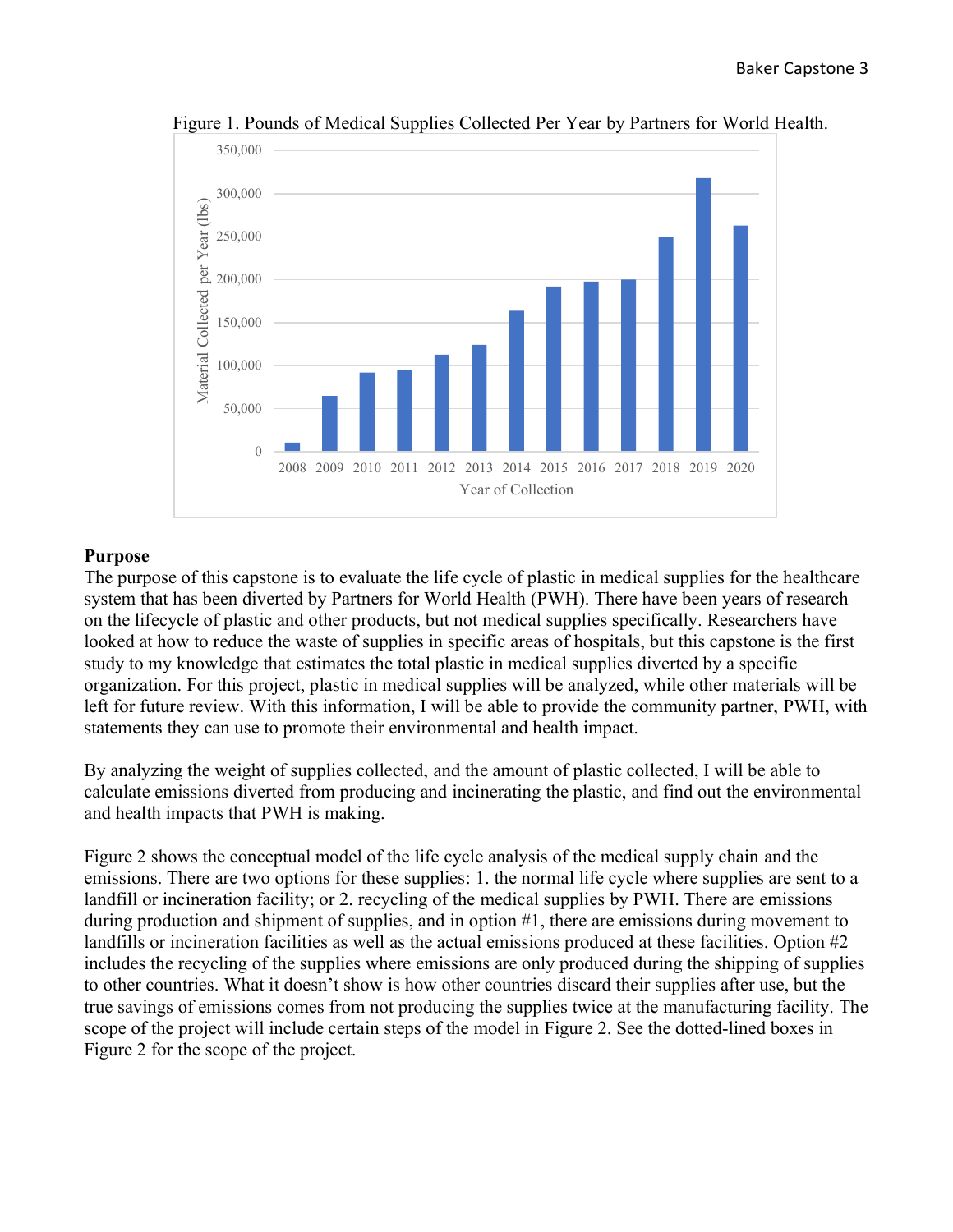

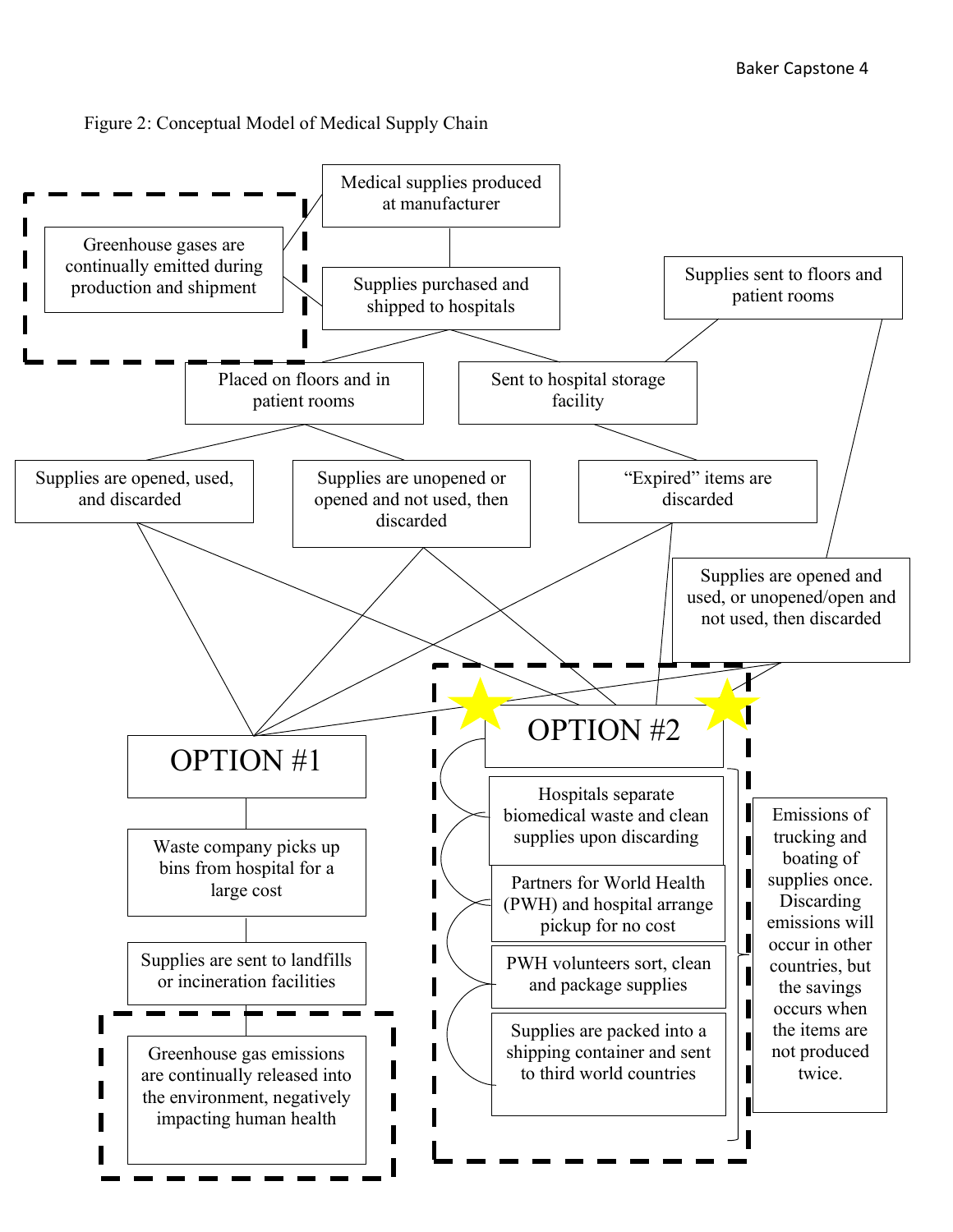#### **Methods**

I used the following procedure to determine the amount of  $CO<sub>2</sub>e$ - emissions avoided from reuse of plastics in medical supplies obtained by PWH. First, I weighed the pallet of medical supplies that were donated from Vygon and recorded the total weight. Then I separated each single-use item by material type into four separate bins labeled: plastic, rubber, paper and other. I weighed each category of material type and calculated the percentage of material versus the entire weight of the pallet. Next, based on the manifest total weight, I calculated percent of durable medical equipment versus medical supplies. Then, I calculated total plastic percentage of medical supplies by breaking down the medical supplies category of the manifests. Using the pounds per year collected from PWH, I calculated the year and total percentage of plastic in medical supplies. Using the equations and global warming potentials given by the U.S. EPA, I calculated greenhouse gas emissions in  $CO<sub>2</sub>e$ - for  $CO<sub>2</sub>$ , CH<sub>4</sub>, and N<sub>2</sub>O. The formula I used to calculate combustion  $CO_2$  emissions in kg of  $CO_2e$ - is: (Mass (lbs)/2000)\*2850kg  $CO_2$ /short ton\*1 CO<sub>2</sub>e-/CO<sub>2</sub>. To calculation combustion CH<sub>4</sub> emissions in kg of CO<sub>2</sub>e-: (Mass of plastic (lbs)/2000) \*1.216kg CH<sub>4</sub>/short ton \*25 CO<sub>2</sub>e-/ CH<sub>4</sub>. To calculate combustion N<sub>2</sub>O emissions in kg of CO<sub>2</sub>e-: (Mass of plastic (lbs)/2000) \*0.16kg N<sub>2</sub>O/short ton\*298 CO<sub>2</sub>e-/ N<sub>2</sub>O (EPA 2021b). To calculate the emissions for regular plastic production as well as renewable plastic production, I used the numbers and equations provided by Posen et al. (2017), after dividing the yearly mass of plastic in pounds by 2205 to get mass in metric tons. Posen et al. (2017) calculated that  $1.89MT$  of CO<sub>2</sub>e- is produced per MT of plastic produced conventionally, and for renewable energy plastic production Posen et al. (2017) calculated that  $0.90MT$  of CO<sub>2</sub>e- is emitted per MT of plastic produced.

| <b>Greenhouse Gas</b> | <b>Combustion Emission Factor</b>              | $CO2$ Equivalents |
|-----------------------|------------------------------------------------|-------------------|
| <b>Carbon Dioxide</b> | $2850\text{kg CO}_2$ per short ton             |                   |
| <b>Methane</b>        | 1.216 $kg$ CH <sub>4</sub> per short ton       | 25                |
| <b>Nitrous Oxide</b>  | $0.16\text{kg}$ N <sub>2</sub> O per short ton | 298               |

*Table 1: Combustion Emission Factors and CO<sup>2</sup> equivalents (Source: EPA 2021b)*

#### **Results**

Tables 2 through 7 below indicate the calculation results, following the process described in the methods. There are multiple major findings in the results below. Table 5 indicates that most of the material that was not calculated, such as metal or more plastic, comes from the durable medical equipment. 23.8% of all medical supplies donated were plastic products, but additional plastic comes from the durable medical equipment. Table 7 shows the calculations for combustion emissions saved for plastic in medical supplies alone, by not sending this amount of plastic to the facility and shows that PWH has saved at least  $707MT CO<sub>2</sub>e-$  from carbon emissions,  $7MT CO<sub>2</sub>e-$  from methane emissions, and  $12MT CO<sub>2</sub>e-$  from nitrous oxide emissions. Table 8 then shows the savings from producing items twice just for plastic, in total for regular energy production are equivalent to  $425MT$  CO<sub>2</sub>e- saved from being emitted by production. If it was assumed that all plastic production facilities were based on renewable energy systems, then  $202.54MT CO<sub>2</sub>e$ - was saved from being emitted at plastic production facilities in the United States.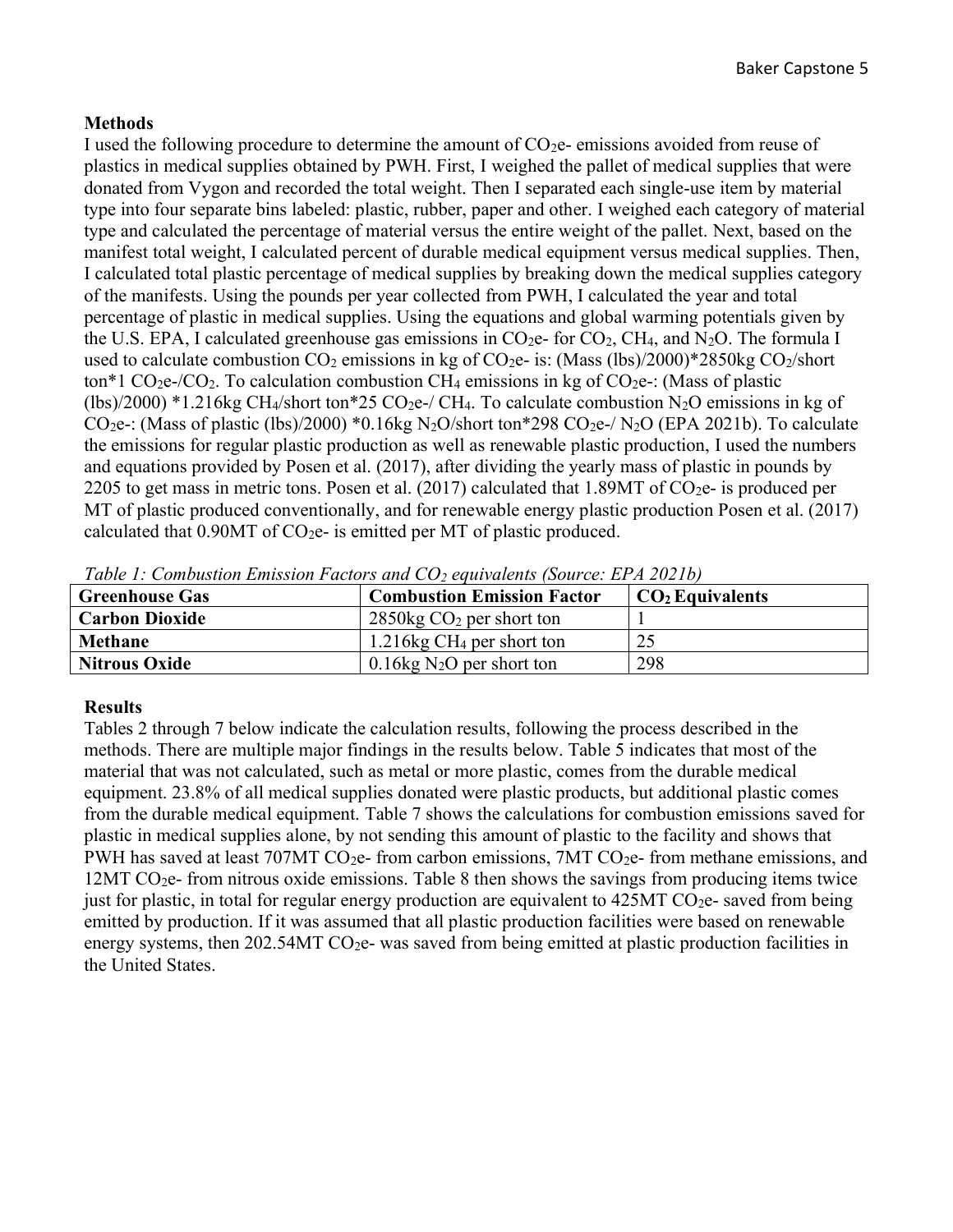| Table 2: Material Collected and Weight (estimate from boxes sampled, and total) |  |
|---------------------------------------------------------------------------------|--|
|---------------------------------------------------------------------------------|--|

| <b>Item on Pallet</b>                                       | #Of<br><b>Boxes</b><br>per<br>Item<br>on<br><b>Pallet</b> | <b>Plastic</b><br>Weight<br>per<br>Box(lbs) | <b>Rubber</b><br>Weight<br>per Box<br>$(lbs)$ | Paper<br>Weight<br>per<br>Box<br>$(lbs)$ | Other<br>Weight<br>per Box<br>$(lbs)$ | <b>Total</b><br><b>Plastic</b><br>Weight<br>$(lbs)$ | <b>Total</b><br><b>Rubber</b><br>Weight<br>$(lbs)$ | <b>Total</b><br>Paper<br>Weight<br>$(lbs)$ | <b>Total</b><br>Other<br>Weight<br>$(lbs)$ |
|-------------------------------------------------------------|-----------------------------------------------------------|---------------------------------------------|-----------------------------------------------|------------------------------------------|---------------------------------------|-----------------------------------------------------|----------------------------------------------------|--------------------------------------------|--------------------------------------------|
| <b>Central Line</b><br><b>Dressing</b><br><b>Change Kit</b> | 26                                                        | 2.8                                         | 0.8                                           | 0.8                                      | 0.4                                   | 72.8                                                | 20.8                                               | 20.8                                       | 10.4                                       |
| <b>Central Line</b><br>Maintenance<br>Kit                   | 7                                                         | 2                                           | 0.9                                           | 0.9                                      | 0.5                                   | 14.0                                                | 6.3                                                | 6.3                                        | 3.5                                        |
| <b>IV Start Kit</b>                                         | 48                                                        | 1.2                                         | 1.2                                           | 0.8                                      | 0.3                                   | 57.6                                                | 57.6                                               | 38.4                                       | 14.4                                       |

*Table 3: Total Weight and Weight Percentage Supplies in Pallet*

|                               | <b>Plastic</b> | <b>Rubber</b> | Paper  | Other |  |  |  |
|-------------------------------|----------------|---------------|--------|-------|--|--|--|
| <b>Total Weight from</b>      | 144.4          | 84.7          | 65.5   | 28.3  |  |  |  |
| Pallets (lbs)                 |                |               |        |       |  |  |  |
| <b>Total Weight of Pallet</b> | 322.9          |               |        |       |  |  |  |
| $(lbs)$                       |                |               |        |       |  |  |  |
| <b>Percentage Weight of</b>   | 44.72%         | 26.23%        | 20.28% | 8.76% |  |  |  |
| Pallet $(\% )$                |                |               |        |       |  |  |  |

*Table 4: Manifest Totals*

| <b>Container#</b> | <b>Total Weight of</b> | <b>Weight of Medical</b> | <b>Weight of Durable</b> | Percentage       |
|-------------------|------------------------|--------------------------|--------------------------|------------------|
|                   | <b>Container (lbs)</b> | <b>Supplies (lbs)</b>    | <b>Medical</b>           | Supplies $(\% )$ |
|                   |                        |                          | <b>Equipment (lbs)</b>   |                  |
|                   | 20904                  | 1093                     | 9811                     | 53.0%            |
| $\boldsymbol{2}$  | 21077                  | 9719                     | 11358                    | 46.0%            |
| 3                 | 22727                  | 10470                    | 12257                    | 46.1%            |
| 4                 | 21684                  | 13887                    | 7797                     | 64.0%            |
| 5                 | 23562                  | 15750                    | 7812                     | 33.2%            |
| 6                 | 3024                   | 1648                     | 1376                     | 46.0%            |
| 7                 | 22108                  | 9729                     | 12379                    | 44.0%            |
| 8                 | 21888                  | 10238                    | 11650                    | 46.8%            |
| 9                 | 22456                  | 8141                     | 14315                    | 36.3%            |
| 10                | 22791                  | 15541                    | 7250                     | 68.0%            |
| 11                | 23225                  | 22816                    | 409                      | 98.2%            |
| <b>Total</b>      | 225446                 | 119032                   | 96414                    | 52.8%            |

*Table 5: Breakdown of Weight by Percentage*

| $\cdots$ $\cdots$ $\cdots$<br><b>Item</b> | <b>Overall Percentage</b> |
|-------------------------------------------|---------------------------|
| <b>Durable Medical Equipment (DME)</b>    | 47.2%                     |
| <b>Plastic</b>                            | 23.8%                     |
| <b>Rubber</b>                             | 13.9%                     |
| Paper                                     | $10.8\%$                  |
| Other                                     | $4.3\%$                   |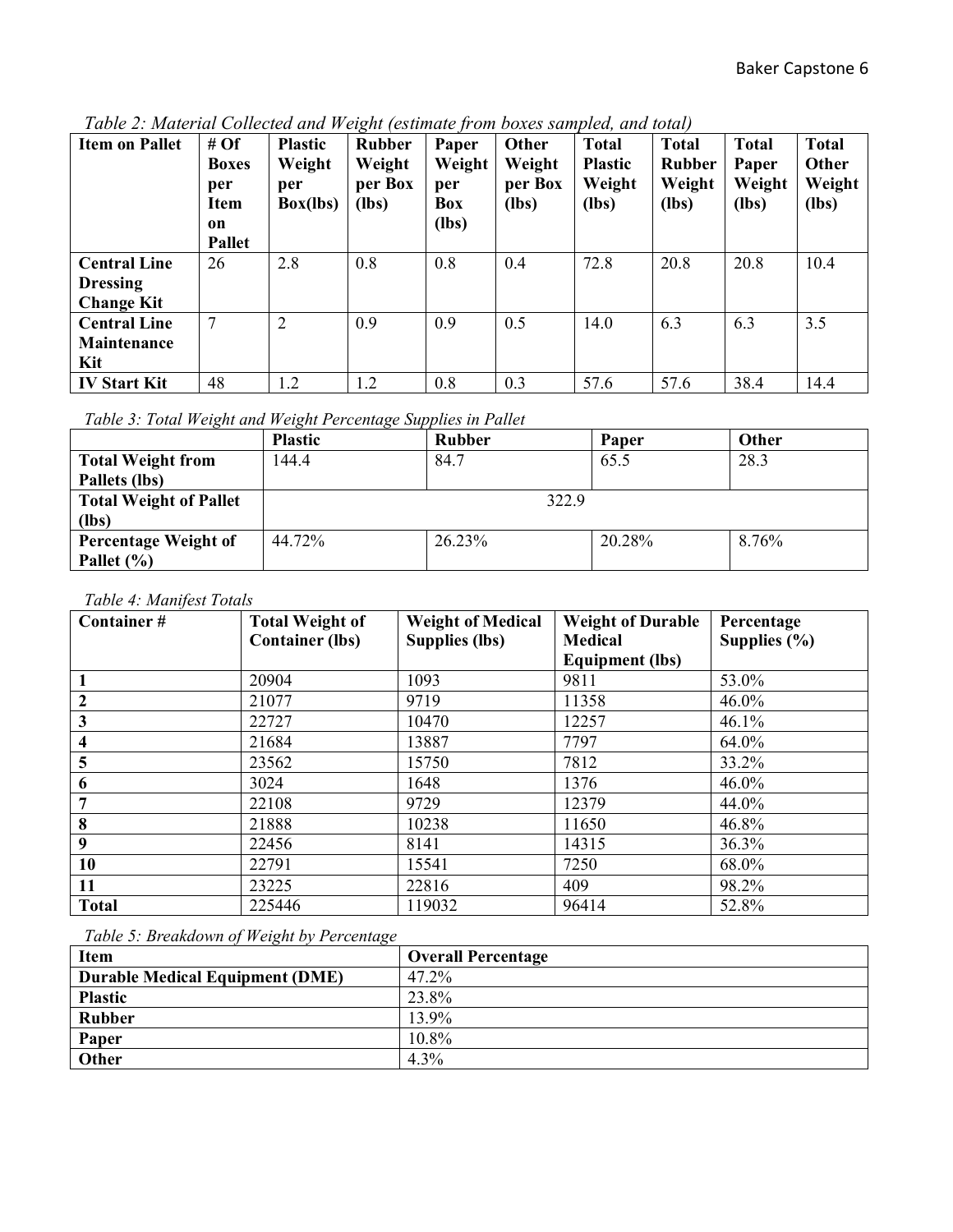| Year                 | 2008    | 2009    | $\overline{\phantom{a}}$<br>2010 | 2011    | 2012    | 2013    | 2014         |
|----------------------|---------|---------|----------------------------------|---------|---------|---------|--------------|
| <b>Total (lbs)</b>   | 11000   | 65000   | 92000                            | 95000   | 113000  | 124000  | 164,000      |
| DME (lbs)            | 5192    | 20680   | 43424                            | 44840   | 53336   | 58528   | 77408        |
| <b>Plastic (lbs)</b> | 2618    | 15470   | 21896                            | 22610   | 26894   | 29512   | 39032        |
| <b>Rubber (lbs)</b>  | 1528    | 9029    | 12779                            | 13196   | 15696   | 17224   | 22780        |
| Paper (lbs)          | 1188    | 7020    | 9936                             | 10260   | 12204   | 6321    | 17712        |
| Other (lbs)          | 474     | 280     | 3965                             | 4094    | 4870    | 5344    | 7068.4       |
| Year                 | 2015    | 2016    | 2017                             | 2018    | 2019    | 2020    | <b>Total</b> |
|                      |         |         |                                  |         |         |         |              |
| <b>Total (lbs)</b>   | 192,000 | 198,000 | 200,000                          | 250,000 | 318,000 | 263,000 | 2085000      |
| DME (lbs)            | 90624   | 93456   | 94400                            | 118000  | 150096  | 124136  | 984120       |
| <b>Plastic (lbs)</b> | 45696   | 47124   | 47600                            | 59500   | 75684   | 62594   | 496230       |
| <b>Rubber (lbs)</b>  | 26669   | 27502   | 27780                            | 34725   | 4417    | 36531   | 289607       |
| Paper (lbs)          | 20736   | 21384   | 21600                            | 27000   | 34344   | 28404   | 225180       |
| Other (lbs)          | 8275    | 8534    | 8620                             | 10775   | 13706   | 11335   | 89864        |

*Table 6: Estimated Pounds Collected Yearly by Material Type*

*Table 7: Estimated Total Combustion Emissions Saved Per Year*

|                                        | 2008  | 2009  | 2010  | 2011  | 2012  | 2013  | 2014  |
|----------------------------------------|-------|-------|-------|-------|-------|-------|-------|
| $CO2$ Emissions                        | 37301 | 22045 | 31201 | 32219 | 38324 | 42055 | 55621 |
| $\log CO2e-$                           |       |       |       |       |       |       |       |
| <b>CH<sub>4</sub></b> Emissions        | 40    | 234   | 333   | 344   | 409   | 449   | 593   |
| $\log CO_2$ e-)                        |       |       |       |       |       |       |       |
| $N_2O$ Emissions                       | 62    | 369   | 522   | 539   | 641   | 704   | 931   |
| $\left(\text{kg CO}_2\text{e-}\right)$ |       |       |       |       |       |       |       |

*Table 7: Combustion Emissions Saved Per Year (cont'd)*

|                                        | 2015  | 2016  | 2017  | 2018  | 2019   | 2020  | Total (kg)<br>$CO2e-)$ | <b>Total (MT</b><br>$CO2e-)$ |
|----------------------------------------|-------|-------|-------|-------|--------|-------|------------------------|------------------------------|
| $CO2$ Emissions                        |       |       |       |       |        |       |                        |                              |
| $(kg CO2e-)$                           | 65117 | 67152 | 67830 | 84788 | 107850 | 89196 | 707127                 | 707                          |
| <b>CH<sub>4</sub></b> Emissions        |       |       |       |       |        |       |                        |                              |
| $\left(\text{kg CO}_2\text{e-}\right)$ | 695   | 716   | 724   | 904   | 115    | 951   | 7543                   |                              |
| $N2O$ Emissions                        |       |       |       |       |        |       |                        |                              |
| $\left(\text{kg CO}_2\text{e-}\right)$ | 089   | 123   | 1135  | 1418  | 1804   | 492   | 11830                  | 12                           |

#### *Table 8: Production Emissions Saved Per Year*

| $_{\text{Type}}$ | 2008 | 2009   | 2010 | 2011 | 2012                | 2013 | 2014 | 2015 | 2016 | 2017 | 2018 | 2019          | 2020 | Total |
|------------------|------|--------|------|------|---------------------|------|------|------|------|------|------|---------------|------|-------|
| Regular          |      |        |      |      |                     |      |      |      |      |      |      |               |      |       |
| $(MT CO2e-)$     |      | $\sim$ | 19   | 19   | $\mathcal{L}$<br>د∠ | 25   | 34   | 39   | 40   | 4ì   | 51   | 65            | 54   | 425   |
| Renewable        |      |        |      |      |                     |      |      |      |      |      |      |               |      |       |
| Energy (MT       |      |        |      |      |                     |      |      |      |      |      |      |               |      |       |
| $CO2e-)$         |      | O      |      |      | 1 I                 | 12   | 16   | Q    | 19   | 19   | 24   | $\sim$<br>J 1 | 26   | 203   |

*Table 9: Production Emissions per Metric Ton of Plastic*

| <b>Type of Plastic Production</b> | Metric Ton of $CO2e$ - emitted per MT of Plastic produced |
|-----------------------------------|-----------------------------------------------------------|
| <b>Regular Energy</b>             | 1.89                                                      |
| Renewable Energy                  | 0.90                                                      |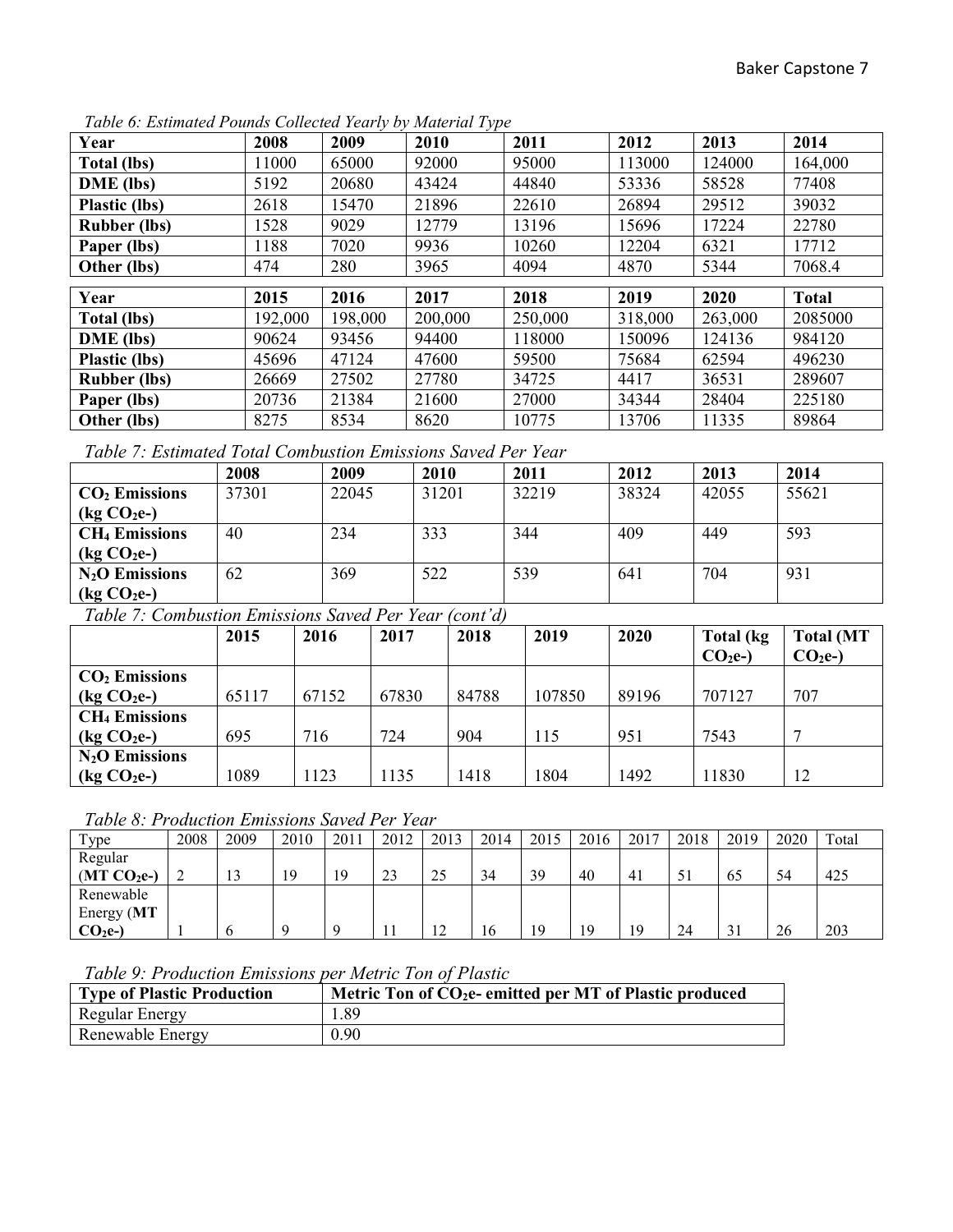## **Environmental and Health Impact**

Greenhouse gases are the warmers of our planet and human activities are to blame for the increase in the greenhouse gas concentration world-wide. To keep the global temperature from rising 1.5°C from 2020- 2030, greenhouse gas emissions must drop by 7.6% from what they were in 2019 (United Nations 2019). Most of these greenhouse gas emissions are caused by human activities, and from 1990-2019, the volume of gases that was emitted because of human activity increased by 2% in the United States and from 1990-2015 this number increased 43% worldwide (IPCC 2013). Carbon dioxide accounts for  $\frac{3}{4}$  of all emissions and increased drastically over the same period (EPA 2021a, b).

To decrease global warming, the United States would need to decrease emissions by 498,408,000MT  $CO<sub>2</sub>e$ -. At PWH, 726MT CO<sub>2</sub>e- was saved from being emitted during combustion, and 425MT CO<sub>2</sub>ewas saved from the double production of medical supplies. They can't do it alone, but if the healthcare system worldwide can begin to adapt and recycle supplies to developing countries, we may see a massive decrease in emissions.

Carbon dioxide can last in the atmosphere for thousands of years and some can be absorbed very quickly. Methane lasts for approximately 12.4 years, and nitrous oxide lasts for 121 years. These gases cause an increase in the temperature of the planet and are the main factor in global warming. Although this has a negative effect on the planet, environmentally, it has a negative impact on human life and can cause many health problems (EPA 2021a).

This overall global change in temperature can have an impact on food for humans. Higher  $CO<sub>2</sub>$  levels certainly can increase crop yields allowing plants to achieve optimal growth capacity, but that is counteracted by the effect of droughts and floods that are seen during extreme weather change. During these times, weeds and pests can be increased, there can be issues with runoff from pesticides during floods, making drinking water unsafe, and agricultural producers can lose their livelihood from these events occurring (Brown 2015; NASA 2021).

Extreme heat, poor water and air quality, reduced food and population displacement all occur from an increase in temperature, precipitation extremes, extreme weather evens and a rise in the sea level, caused by global warming (USGCRP. 2016). Heat related deaths are expected to increase by 50% over the next 80 years. There is already and will continue to be an increase in Lyme Disease and vector-borne illnesses due to the change in the ecosystem, and there are many water-related illnesses that will occur because of contaminated fish, more precipitation, and increased runoff from crops (CDC 2015). Extreme weather events will also continue to increase the impact on human health. Projections in climate change predict that there will be a continuous increase in the severity of heat waves, tornadoes, hurricanes, and floods by the end of this century (Fann 2015), leading to more lives lost, not only from the event itself, but also during storm preparation and clean-up (NOAA 2010).

Living in and around an area where plastic production and destruction is prominent can cause major health concerns. These places, such as landfills, incineration and waste facilities, and plastic production factories, release carcinogenic and toxic substances in addition to greenhouse gases. Effects can include respiratory issues, low birth rate, nervous system impairment, cancer, and reproductive and development problems (Center for International Environmental Law 2021).

#### **Limitations**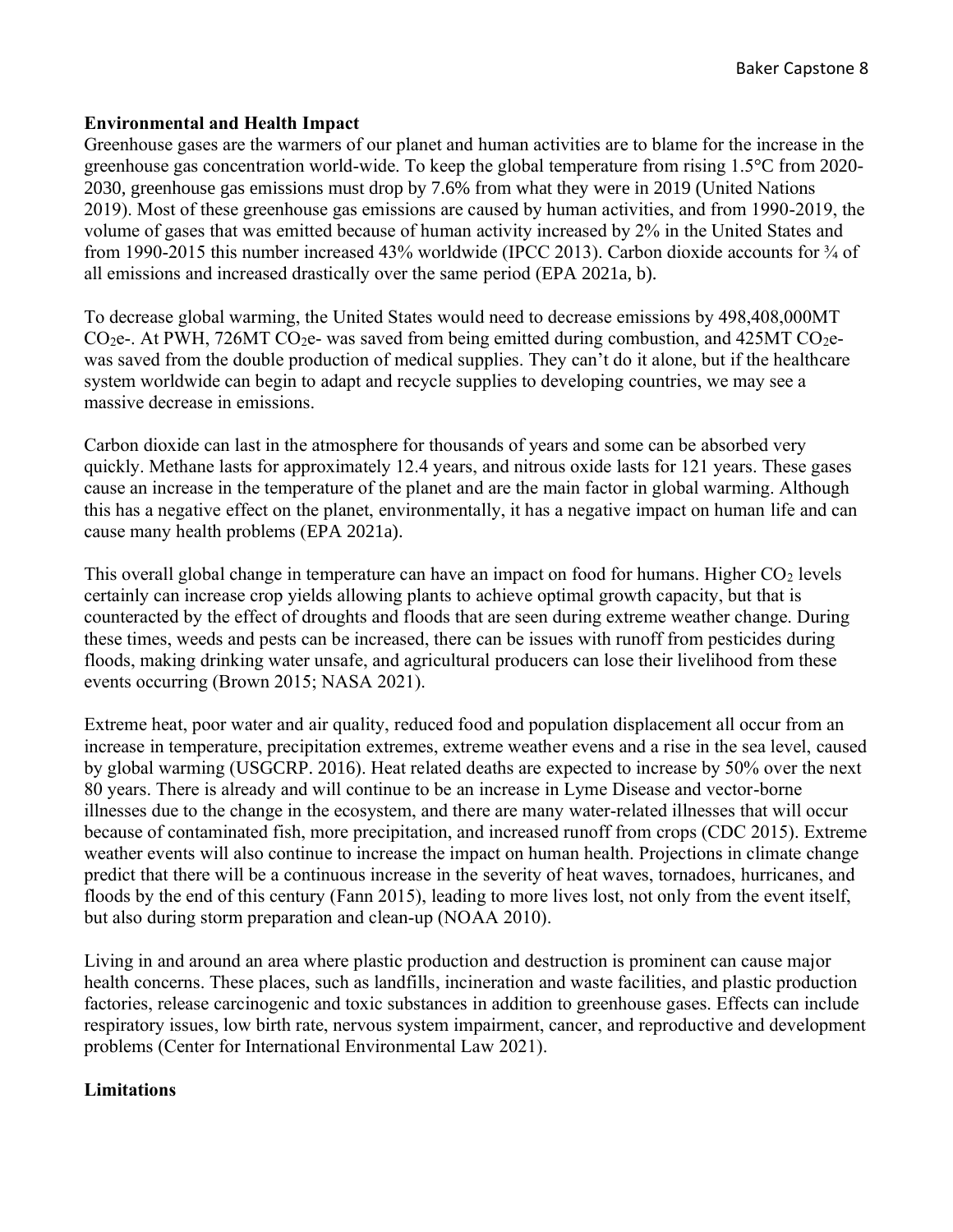There are a few limitations in this study that can be worked on in the future. The biggest limitation is that due to the lack of measurement tools in the type of material donated to PWH, the numbers calculated are estimates. EcoMaine, a recycling organization in Maine, has lasers that will tell the amount of material type, plastic, metal, glass, rubber and more, that is in any given load brought through their facility. If PWH had this, it would certainly be beneficial to getting precise measurements of material type at the beginning of the study. If this was a study that could be done over the course of one year, or two, and if there was the ability to have more manpower, ideally every pallet that is brought through the door over a course of a month, a quarter, or a full year would be measured and separated out by material type. Because this was not the case, we used one pallet that the organization identified as items that are representative of most of the items they normally get. Another limitation of this study is that not all material collected would have been combusted; it could have gone to a landfill, or it may have been recycled somewhere else. An additional limitation is that the emissions from the ground and shipping transportation were not calculated into this abbreviated life cycle analysis but could be calculated in future studies. Further, the calculation of emissions for plastic production varies based on type of plastic and amount produced and varies among different studies. Since there is not one number that is released through the Environmental Protection Agency, numbers were used from a few different reputable studies. Finally, the study could only assess medical supplies and not durable medical equipment, which would increase greatly the amount of plastic and metal measured. In the future, additional studies would help the numbers be as accurate and complete as possible.

## **Conclusions**

Looking at the results above, it seems the true savings would come from the amount of plastic that isn't being combusted in the United States. But the supplies must still be discarded at some point, even if it is in a different country, so additional savings come the supplies not being produced twice; rather supplies are used to their full capacity, whether it's in the United States or in developing countries.

My capstone has laid some groundwork for future projects at PWH and other non-profits to continue to refine the research and calculations. This methodology can be expanded in the future to include other parts of medical supplies and durable medical equipment, as well as expand to include the entirety of the life cycle analysis of medical supplies. This means that every step of the process would be calculated, not only production and disposal, but also the shipment of the supplies overseas, the emissions from trucking supplies to hospitals, or trucking supplies from PWH to the ports for the shipping containers. My study has contributed to what already exists for literature on the life cycle analysis of medical supplies. Prior work applied the life cycle analysis methodology to the recycling of supplies in the emergency department, or other floors on a hospital (Hsu et al., 2020), whereas this study examined reuse of plastic supplies otherwise destined for disposal.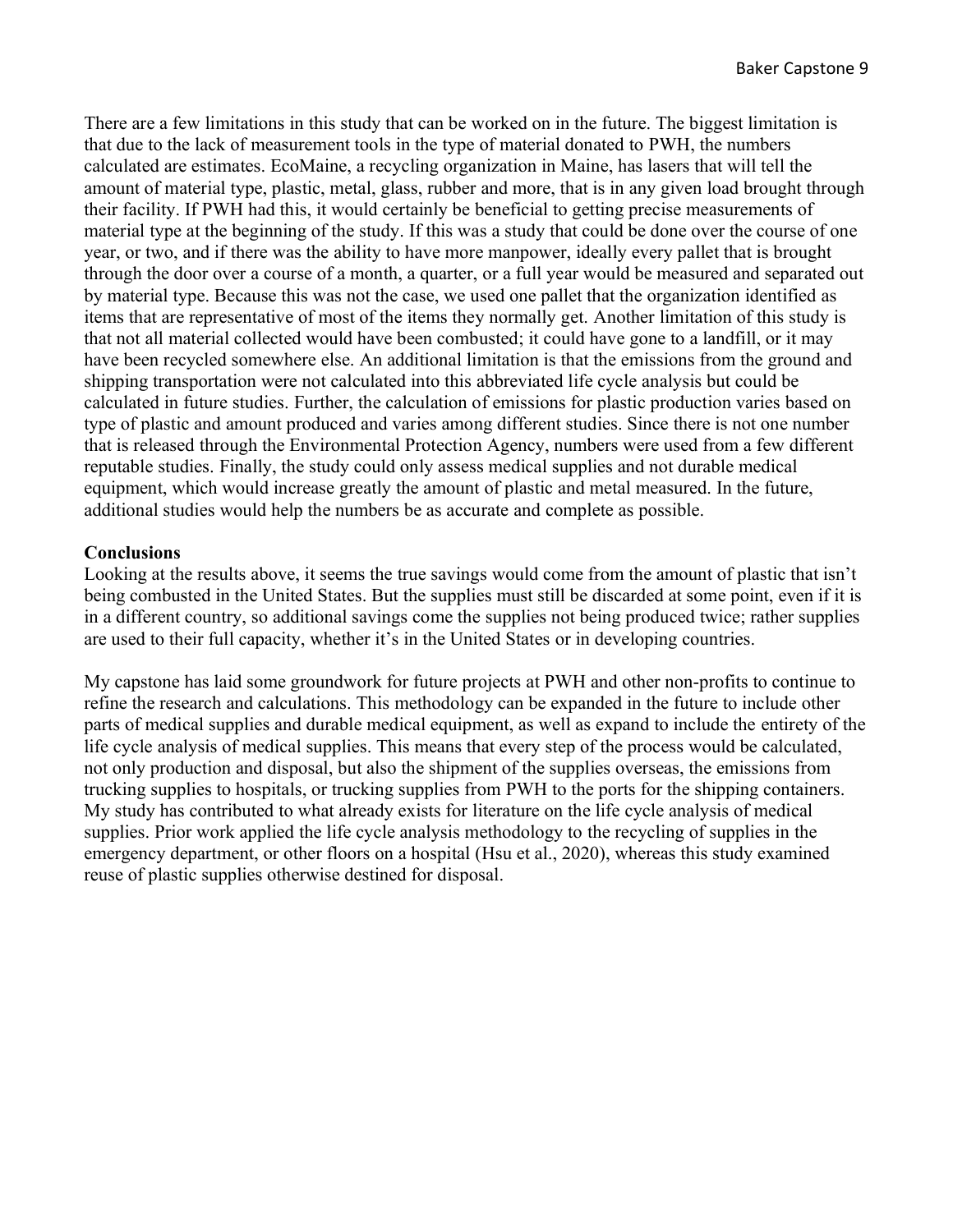### **References**

Brander, M. (2012). Greenhouse gases,  $CO<sub>2</sub>$ ,  $CO<sub>2</sub>$  and carbon: what do all these terms mean?

- Brown, M. E., et al. (2015). Climate Change, Global Food Security and the U.S. Food System. 146 pp., U.S. Global Change Research Program.
- CDC. (2015). Lyme Disease: Data and Statistics: Maps- Reported Cases of Lyme Disease United States, 2001-2014. Centers for Disease Control and Prevention.
- Center for International Environmental Law. (2021). *Plastic and human health: A lifecycle approach to plastic pollution*. [https://www.ciel.org/project-update/plastic-and-human-health-a-lifecycle](https://www.ciel.org/project-update/plastic-and-human-health-a-lifecycle-approach-to-plastic-pollution/)[approach-to-plastic-pollution/.](https://www.ciel.org/project-update/plastic-and-human-health-a-lifecycle-approach-to-plastic-pollution/)
- EPA (2021a). *Climate Change Indicators: Greenhouse Gases*. EPA. https://www.epa.gov/climateindicators/greenhouse-gases
- EPA (2021b) *Inventory of U.S. Greenhouse Gas Emissions and Sinks 1990-2019: Update for Natural Gas Customer Meter Emissions* (*Customer Meters* memo). U.S. Environmental Protection Agency. [https://www.epa.gov/ghgemissions/inventory-us-greenhouse-gas-emissions-and-sinks-](https://www.epa.gov/ghgemissions/inventory-us-greenhouse-gas-emissions-and-sinks-1990-2019)[1990-2019](https://www.epa.gov/ghgemissions/inventory-us-greenhouse-gas-emissions-and-sinks-1990-2019)
- Fann, N., C. G. Nolte, P. Dolwick, T. L. Spero, A. Curry Brown, S. Phillips, and S. Anenberg. (2015). The geographic distribution and economic value of climate change-related ozone health impacts in the United States in 2030. *Journal of the Air & Waste Management Association*, 65, 570-580.
- Hill, J. (2013). Life cycle analysis of Biofuels. *Encyclopedia of Biodiversity*, 627–630. https://doi.org/10.1016/b978-0-12-384719-5.00365-8
- Hsu, S., Thiel, C. L., Mello, M. J., & Slutzman, J. E. (2020). Dumpster Diving in the Emergency Department. *Western Journal of Emergency Medicine*, *21*(5), 1211.
- IPCC (Intergovernmental Panel on Climate Change). (2013). Climate change 2013: The physical science basis. Working Group I contribution to the IPCC Fifth Assessment Report. Cambridge, United Kingdom: Cambridge University Press. www.ipcc.ch/report/ar5/wg1
- NASA. (2021, November 30). *The Causes of Climate Change*. NASA. Retrieved from https://climate.nasa.gov/causes/
- NOAA. (2010). Weather Fatalities. National Oceanic and Atmospheric Administration. https://www.weather.gov/hazstat/
- Posen, D., Jaramillo, P., Landis, A. E., and Griffin, W M. (2017). Greenhouse gas mitigation for U.S. plastic production: energy first, feedstocks later. *Environmental Research Letters.* 2017;12(3).